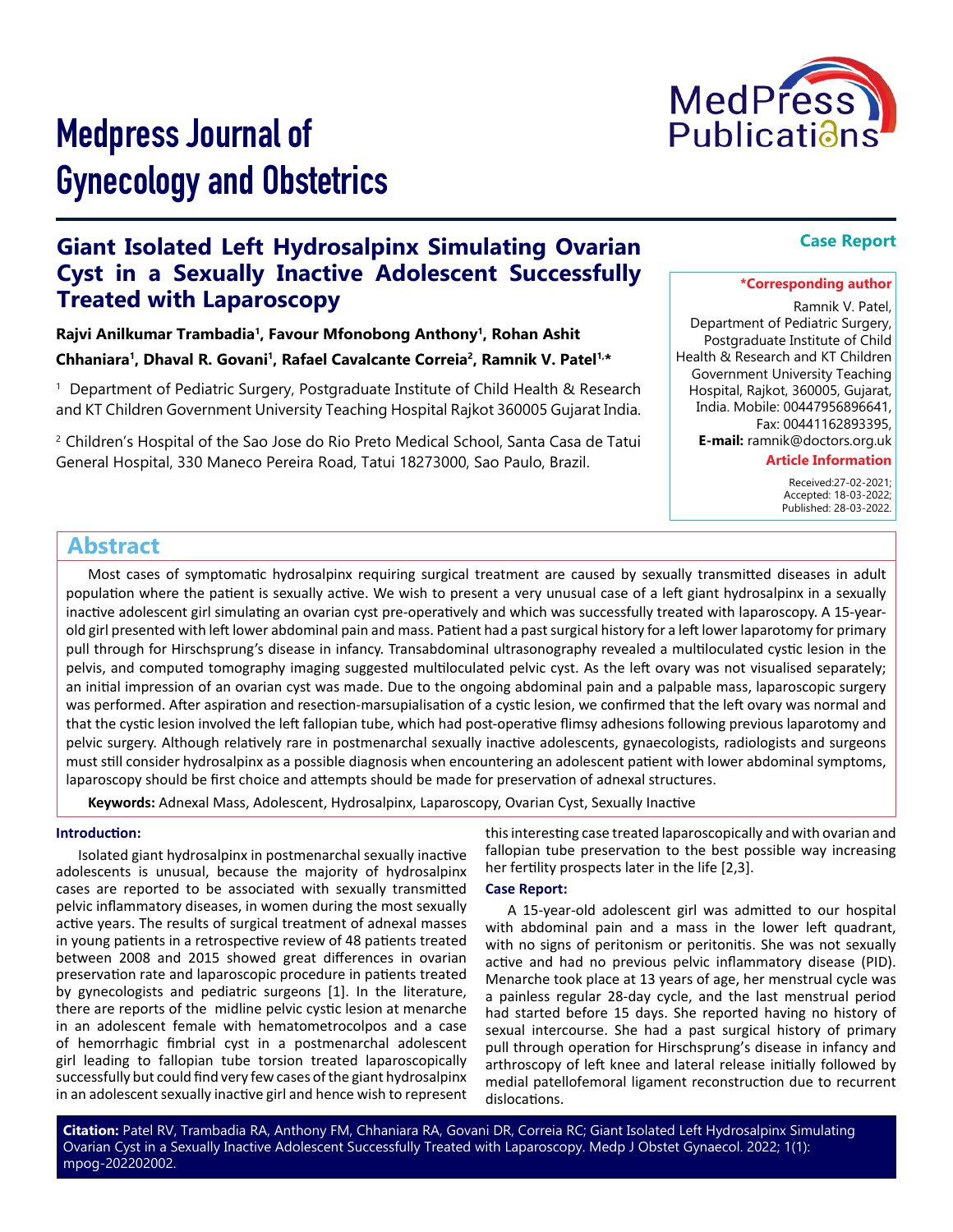Her vital functions were within normal range. Physical examination confirmed tenderness in the lower left quadrant of the abdomen, without a rebound tenderness. We noted the presence of surgical scars in her left lower abdominal quadrant with hockey stick smiling left Pfannenstiel incision and prominent scar. Her blood test showed hemoglobin 13 Gm/dl, White cell count  $9.3x$   $10<sup>9</sup>$  /L, Platelets  $262x10<sup>9</sup>/L$  and urine laboratory tests normal including the inflammatory markers of C-reactive protein of 3 mg/l and the tumour markers of alpha-fetoprotein (AFP) was 12 ng/mL and b-Human Chorionic Gonadotrophin (B-HCG) was 6.0 mIU/m.

Abdominal ultrasonography revealed a complex intrapelvic cyst in the left adnexal region measuring 14 x 9 x 9 cm that was filled with clear fluid and intracystic septations, behind the normal bladder and in close proximity to the normal uterus, that mainly occupied left pelvis crossing the midline with the upper extent at the level of umbilicus. It had a hyperechoic/solid component deep in the pelvis. There was no demonstrable flow in this mass, and there was no ascites but the left renal pelvis was prominent without gross hydronephrosis. Left ovary could not be seen separately (Figure 1A and B). Our paediatric radiologists did not comment in their ultrasound reports presence or absence of normal ovarian tissue surrounding the ovary, namely, ovarian crescent sign (OCS) or a whirlpool sign of tubal torsion. The cystic lesion appeared to be benign and not associated with acute torsion and as the left ovary was not seen, left ovarian cyst was suspected.



**Figure- 1A and 1B:** Ultrasound scan of the pelvis showing bladder, uterus and cyst but no ovarian crescent sign or whirlpool sign.

The case was discussed at multidisciplinary oncology meeting in the presence of pediatric surgeon/urologists, adult urologists, gynecologists, oncologist, radiologists, pathologists and nurse practitioners and all agreed on cross sectional imaging in which pediatric team was in favour of magnetic resonance imaging (MRI) scan as the plan was to proceed with laparoscopy while rest were in favour of quick computed tom ography (CT) scan of the abdomen and pelvis as the waiting list for an MRI scan was longer and that she may not tolerate long periods in the noisy scanner. The abdomino-pelvic CT scan also identified a 14.3 x 11 x 7.8 cm multiloculated cystic mass arising from the pelvis from the left side of uterus without any internal calcification or fat (Fig. 2 A and B). There were enhancing septae but no clear enhancing solid component. The echogenic component on ultrasound may represent echogenic debris. The uterus was dextrorotated and appeared normal (Fig. 3). Left ovary was not identified and there was no free fluid or an ascites noted. Suture material noted at the ano rectal anastomosis of modified low Duhamel primary pull through for Hirschsprung's disease in infancy. The neo-rectum was



**Figure- 2A and 2B:** Sagittal and coronal sections of abdomino-pelvic contrast enhanced CT scan showing multilobulated left pelvic cyst.



**Figure 3:** Transverse section of CT of pelvis showing the pelvic cystic © lesion on the left side displacing bladder (B), uterus (U) and rectum ®.

of normal calibre and contained faeces. The collapsed segment of sigmoid was closely related to the posterior wall of the cyst. Mildly prominent left pelvis noted, but no hydronephrosis. It was suspected that the mass might be a left benign ovarian cyst.

Pre-operative meeting was held with the patient and parents and indicated the uncertainty about the origin of the cyst which appeared benign and may be from left ovary or the adnexa and a decision of ovarian and/or adnexa preservation to the extent possible was the patient and parental preference to which we agreed. Although she had relative contraindication for laparoscopy due to previous pelvic surgery, our preference was initial laparoscopic approach and if any problems encountered then convert to open procedure. We strongly believe in ovarian preservation in benign cystic lesions as the tumour markers were normal and the CT scan has shown clear fluid.

Laparoscopic surgery was performed which revealed that the uterus and the right adnexa were normal in appearance. We could not confirm the left adnexa due to the post-operative adhesions and the multiseptated cysts occupying the left pelvic space. The cystic lesion was assumed to be a left ovarian cyst as left ovary cannot be seen initially even after the adhesion lysis. We aspirated off a clear fluid from one of the cysts and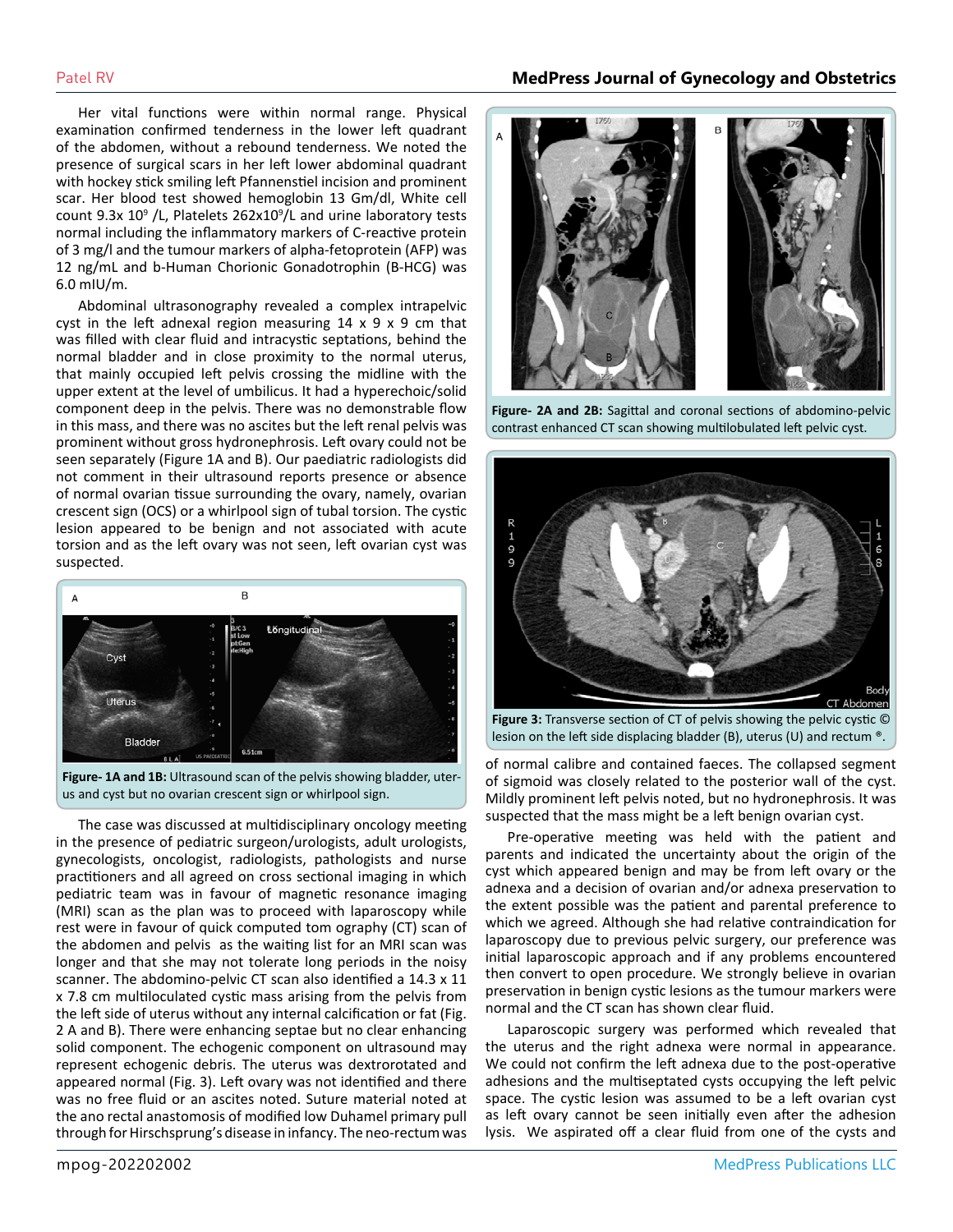the emergency fluid cytology did not reveal any malignant cells and a frozen section was taken from the wall of the cyst which confirmed it to be fallopian tube structure.

The cyst was observed to have spread into the left broad ligament. As the cyst decompressed, we could ascertain the anatomy more clearly and could then see the left ovary and the fimbrial end of the tube was obscured in the post-operative adhesions. The cystic lesion appeared to arise from the central portion of the left fallopian tube and the portion of the tube closer to the isthmus appeared compressed but normal. We performed a left partial salpingectomy of the redundant giant cyst wall and confirmed that the tumor was part of the swollen left fallopian tube with a multilocular-type hydrosalpinx and the isthmic portion was well preserved. The left tubal fimbria of the hydrosalpinx could not be identified due to severe adhesion of the lesion to the pelvic peritoneum, indicating that occlusion at the fimbria of the left fallopian tube was the origin of hydrosalpinx. We did partial resection of very redundant giant cystic fallopian tube and salpingoneostomy with ovariopexy by suturing left ovary close to the normal appearing left fallopian tube near isthmus and intra operative methylene blue test showed tube patency.

The postoperative course of recovery was uneventful, and the patient was discharged on the 3rd day. At follow up ultrasound both ovaries could be seen with a follicular small physiological cyst on the right ovary. At 2 years following successful surgery she is asymptomatic, her periods are very regular, painless and moderate and she is pleased with overall good prognosis of this benign lesion and preservation of her fertility potential in the future. We discussed her case in the our audit meeting and decided to do trans anal modified Soave pull through procedure for Hirschsprung's disease in future for a female patients in order to avoid such delayed complications of post-operative adhesions and gain hydrosalpinx.

#### **Discussion:**

Hydrosalpinx is defined as a distally blocked and dilated fallopian tube filled with serous or clear fluid. It has been reported in postmenarchal adolescent who are sexually inactive and had previous pelvic or inguinal retroperitoneal surgery causing fimbrial adhesions and blockade leading to hydrosalpinx [4]. It is generally seen after pelvic inflammatory disease (PID), commonly as a result of an ascending infection of Chlamydia trachomatis or Neisseria gonorrhoeae [5]. We have since last decade preferred primary transanal modified Soave pull through after a period of saline enemas to avoid any pelvic dissection and post-operative adhesions in female infants to avoid such late complications.

A hydrosalpinx usually remains a simple pathology and being very large size, a tubal torsion requiring surgery is quite rare in girls, and its pathogenesis in the our case seems to be secondary to prior pelvic surgery with subsequent post-operative adhesions leading to gradual blockade of the fimbrial end of the fallopian tube. The risk factors are generally very rare in adolescent girls; however, our patient had a history of pelvic major surgery in infancy, which is a known risk for both hydrosalpinx and tubal torsion [6].

The review of the surgical record of the patient suggested that her primary pull through operation for Hirschsprung's disease was that of left lower laparotomy and Duhamel low pelvic anastomosis. The left tubal fimbria might have coalesced into the post-operative pelvic adhesions following the major pelvic surgical

procedure in infancy, resulting in blockage of the left fallopian tube patency and eventually causing the hydrosalpinx.

Left sided lower abdominal and pelvic chronic pain in association with a palpable mass with normal inflammatory and tumor markers and no constipation related to previous Hirschsprung's disease or any menstrual disorders, ovarian pathology seemed most common in the adolescent girl. Ovarian tumors are relatively easy to diagnose using transabdominal ultrasonography with a view of the intrapelvic unilateral lesion. However, as in the present case, it was difficult to accurately preoperatively differentiate a hydrosalpinx from an ovarian tumor or tubal torsion using transabdominal ultrasonography as there was no OCS or whirlpool sign of tubal torsion [7]. MRI is much more useful for making this distinction; however, MRI is not always performed in an emergency. Isolated tubal torsion with hydrosalpinx has been reported in the premenarchal girls [8]. Bertozzi et al. [9] reported just 20 cases in 26 years at five pediatric surgery units in a retrospective analysis. Recently, a case of tubal torsion associated with hydrosalpinx has been reported [10].

There are multilocular and unilocular types of hydrosalpinx. The salpingoneostomy in combination of left oopheropexy is a safe and effective surgical procedure used for correcting such lesions for the preservation of reproductive potential and avoids the need for salpingoplasty at a later date. Laparoscopic surgery, is our preferred and most desirable approach in such cases even if previous abdominal and pelvic surgery has been undertaken as our team is very experienced in pediatric laparoscopy which is less invasive, has less post-operative pain and the scar is minimal and was a preferred approach by our patient and parents as well. We believe that in ideal world the team leader should have pediatric surgical, pediatric urological gynecology, laparoscopy and adolescent transitional care experience in dealing with such lesions.

#### **Conclusion:**

In conclusion, we believe that hydrosalpinx is a very unusual and rare lesion in the pediatric adolescent age group especially in the postmenarchal sexually inactive girls, and that it is almost impossible to accurately diagnose preoperatively, despite high index of suspicion due to giant size and quite often there is inability to see the ipsilateral ovary pushed aside deep in the pelvis. Gynaecologists, radiologists and surgeons should be aware about to the possibility of hydrosalpinx in adolescents having a history of primary pull through or other similar intrapelvic surgeries in the past even if not active sexually and consider it in the differential diagnosis of any cystic pelvic pathology in adolescent females. We strongly believe in laparoscopic intervention and ovarian preservation in such cases. With regards to retention of future reproductive capacity, pre-operatively, the patient and parents should be carefully informed of the possibility of needing at least a unilateral salpingectomy and the resulting risk of some loss of reproductive potential to avoid any communication gap and dissatisfaction or potential of any medico-legal actions later on.

#### **Compliance with Ethical Standards:**

#### **Conflict of interest:**

The authors have no conflict of interest to declare. No funding source was involved in this study.